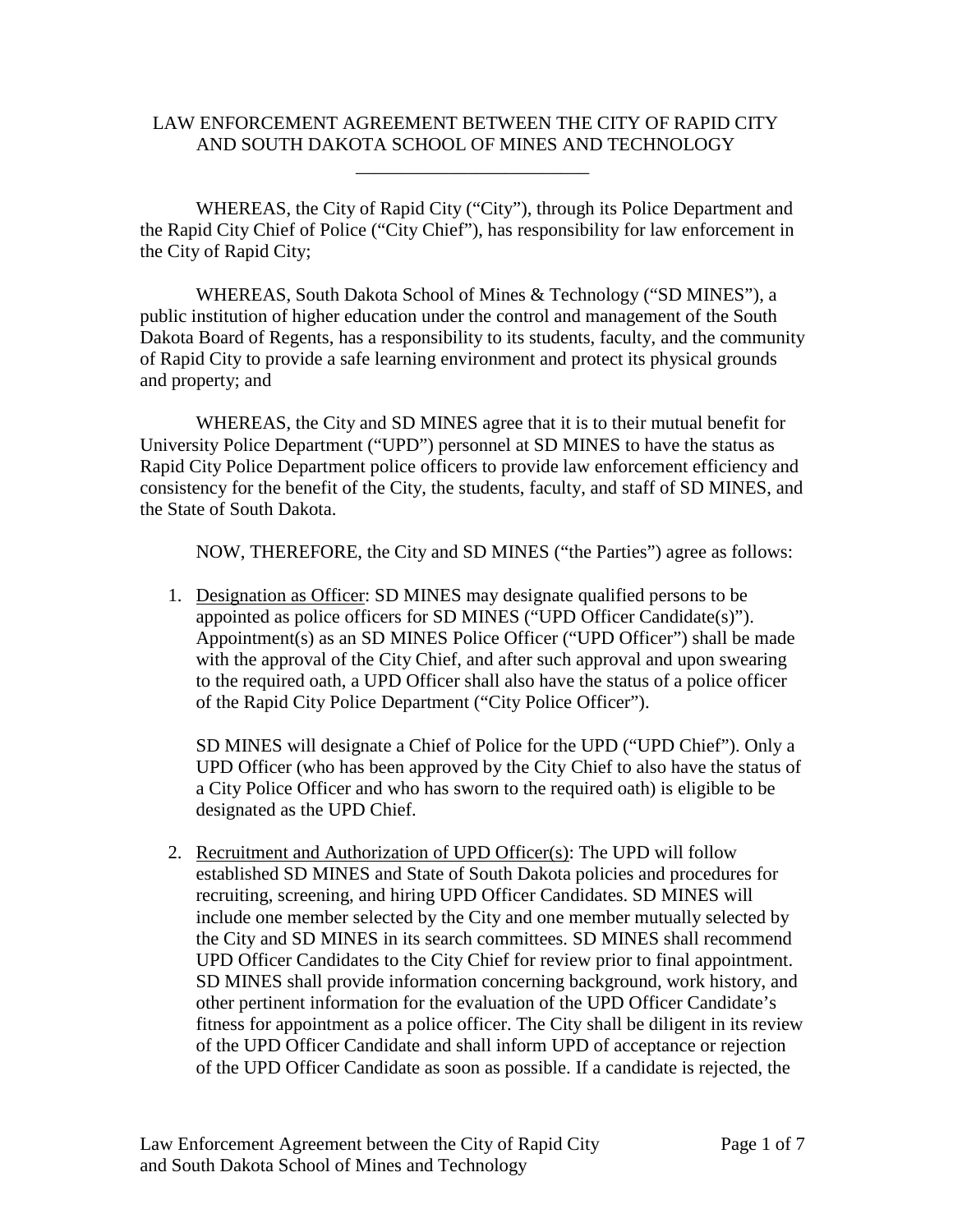City will provide written documentation outlining the justification for the rejection.

While SD Mines is ultimately responsible for the underlying employment and selection of UPD Officer Candidates, all UPD Officer Candidates selected to fulfill the duties of a UPD Officer must be appointed by the City Chief prior to commencement of their duties as a UPD Officer. A UPD Officer must be certified by the South Dakota Law Enforcement Officers Standards and Training Commission as a certified law enforcement officer within one year of the UPD Officer commencing his or her duties as a UPD Officer or already be a South Dakota certified law enforcement officer.

- 3. Authorization as Law Enforcement Officers and Other Duties: All UPD Officers who have been duly sworn as police officers are hereby authorized as law enforcement officers of the City pursuant to South Dakota Codified Law 9-29-19 and amendments thereto, and in accordance with their appointment and this Agreement. Persons appointed as police officers pursuant to this Agreement may perform tasks that are unrelated to law enforcement at SD MINES while also holding appointment as police officers. Assignment of other tasks by SD MINES will be made in a manner that will not result in a conflict with their performance as police officers.
- 4. Scope of Authorization: UPD Officers shall limit their law enforcement duties to the City of Rapid City main campus of SD MINES, other property owned or leased by SD MINES in the City of Rapid City, and city blocks contiguous thereto (collectively and individually referred to as "on-campus"). UPD Officers may also perform law enforcement duties if they are off campus (i.e., not oncampus) for a valid official reason and observe an apparent violation of state law or city ordinance. UPD Officers shall perform law enforcement duties in a manner that complies with the currently adopted policies, rules, and procedures of the UPD and the Rapid City Police Department. If there are any conflicts between the City of Rapid City and UPD policies, rules, and procedures, the City Chief or designee and UPD Chief shall identify the conflict and develop a mutually acceptable policy or rule or provide a procedure to resolve the conflicting provision.

City Police Officers shall provide the UPD with notice in accordance with best practices if their activities require them to be on-campus. Similarly, UPD Officers shall provide notice to the Rapid City Police Department in accordance with best practices if their activities require them to be off-campus.

5. Training: UPD Officers shall meet the required minimum standards of training for a law enforcement officer as provided by South Dakota law and by the South Dakota Law Enforcement Officers Standards and Training Commission, and such further standards as the City may from time to time reasonably require. The training procedures shall be substantially identical, except for differences related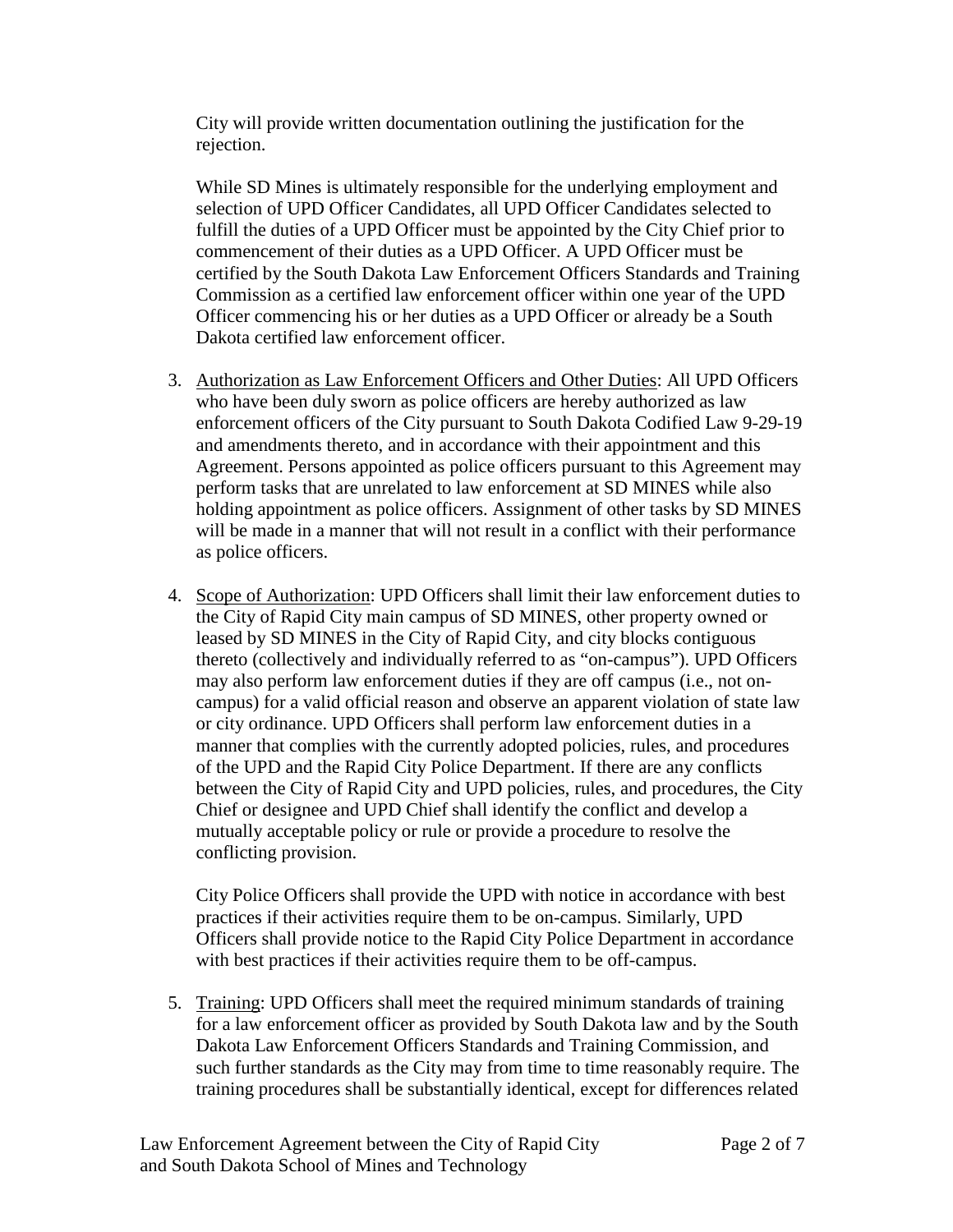to equipment/weapons unique to each department. In the interest of promoting consistency in cross-training, the City and SD MINES will collaborate by sharing training resources. In recognition of unique characteristics of the campus and community law enforcement environments, the Chiefs shall mutually develop a cross-training program to develop skills of City Police Officers for campus and SD MINES property law enforcement and UPD Officers for community law enforcement. It is agreed that each new officer for each department shall be provided one training and familiarization shift with a Field Training Officer ("FTO") from the other unit. If it is determined by the FTO that an additional training and familiarization shift(s) are necessary, the training agency agrees to provide such additional training. Newly-appointed officers shall receive this training program within the first six (6) months of appointment. Both Parties shall seek to develop and implement opportunities for mutual training, utilizing resources of each department where practical.

6. Access to Reports: The Parties to this Agreement agree to provide mutual access to law enforcement records that could lead to investigations and incidents of criminal nature impacting their respective jurisdictions and any related legallyrequired reporting requirements. Reports provided to SD MINES' officials shall be treated as "Confidential," meaning that no SD MINES official has the authority to reproduce, disseminate, or provide for review said report to any other individual without a "need-to-know" basis (including but not limited to: students, faculty, or other SD MINES officials) without prior express written authorization by the head of the originating agency or the Pennington County State's Attorney or his/her designee. Requests for reports by another entity or individual to an SD MINES official, who has previously been provided reports, should be directed to the UPD, the originating agency, or the Pennington County State's Attorney's Office. A "need-to-know" basis shall be determined by the head of the providing agency and/or in an emergency situation by the UPD Chief or a designee on a case-by-case basis. When making the determination of who reports should be disseminated to, the UPD Chief or said designee shall consider: public safety, the safety of SD MINES students, faculty and staff, the implications of impeding an ongoing investigation, constitutional and statutory rights of victims and accused, and any other statutory or constitutional provisions that he/she believes may be implicated by the sharing of said information.

Any reports, witness statements, or other documents created by UPD for law enforcement purposes shall at all times be considered law enforcement records and be maintained solely by UPD within SD MINES. Reports initiated or created by UPD may be shared, but not copied if they are the subject of an ongoing law enforcement investigation, with appropriate officials within SD MINES as required by UPD's responsibilities under SD Board of Regents policy and federal law. SD MINES is solely responsible for ensuring that any information shared between SD MINES employees is not publicly disclosed in violation of Article VI, Section 29, of the South Dakota Constitution. SD MINES officials shall avoid interference with ongoing police investigations and shall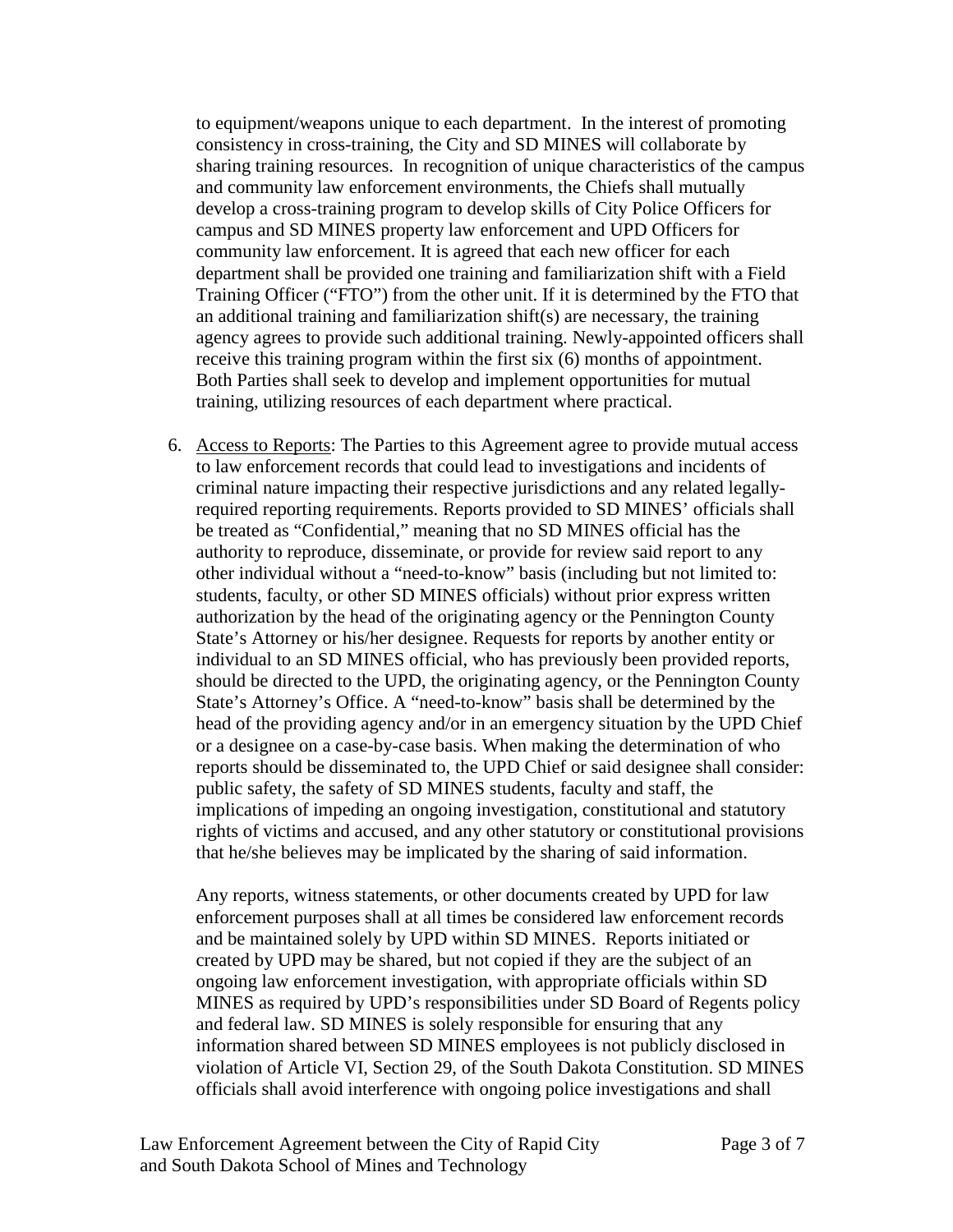communicate with the Rapid City Police Department and/or the Pennington County State's Attorney's Office to coordinate actions and timing where possible to minimize such interference. Nothing contained in this section shall be read to alleviate or otherwise circumvent the confidentiality requirements applicable to SD MINES pursuant to the Family Educational Rights and Privacy Act (FERPA) (20 U.S.C. § 1232g).

- 7. Disciplinary Actions:
	- a. Notice of Disciplinary Action: The City shall be notified of any disciplinary action and substantiated complaints leading to disciplinary action involving UPD Officers in the deployment of their law enforcement duties. This information will be provided within the confidentiality parameters set by South Dakota law and South Dakota Bureau of Personnel guidelines.
	- b. Disciplinary Action Process: SD MINES shall issue all discipline and discharge actions consistent with all rules, regulations, and policies of the State of South Dakota, Board of Regents, South Dakota School of Mines & Technology, and UPD.
		- i. The City Chief may suspend or revoke the appointment of a UPD Officer for just cause based upon the City's, State's, or SD MINES's policies. In the event of such action, the City shall notify the UPD Chief of this action and the basis for this action. Such suspension or revocation immediately suspends or revokes the authority of the individual to act as a law enforcement officer of the City pursuant to SDCL 9-29-19, and amendments thereto, until final resolution of appropriate discipline, discharge, or reinstatement. A UPD Officer whose appointment has been suspended or revoked by the City Chief may be retained by SD MINES for functions other than as a law enforcement officer pursuant to Section 3 above.
		- ii. A UPD Officer whose appointment by the City has been suspended or revoked shall have the right to appeal that action and request a hearing. Such appeal and request for a hearing must be initiated in writing to the City Chief (with a copy to the UPD Chief) within five (5) working days of the date the appointment was suspended or revoked. Failure to appeal and request a hearing within that time frame shall result in the ability to appeal being waived.
		- iii. In the case of an appeal, a review board shall be established consisting of two members appointed by the City, two members appointed by SD MINES, and one member mutually appointed by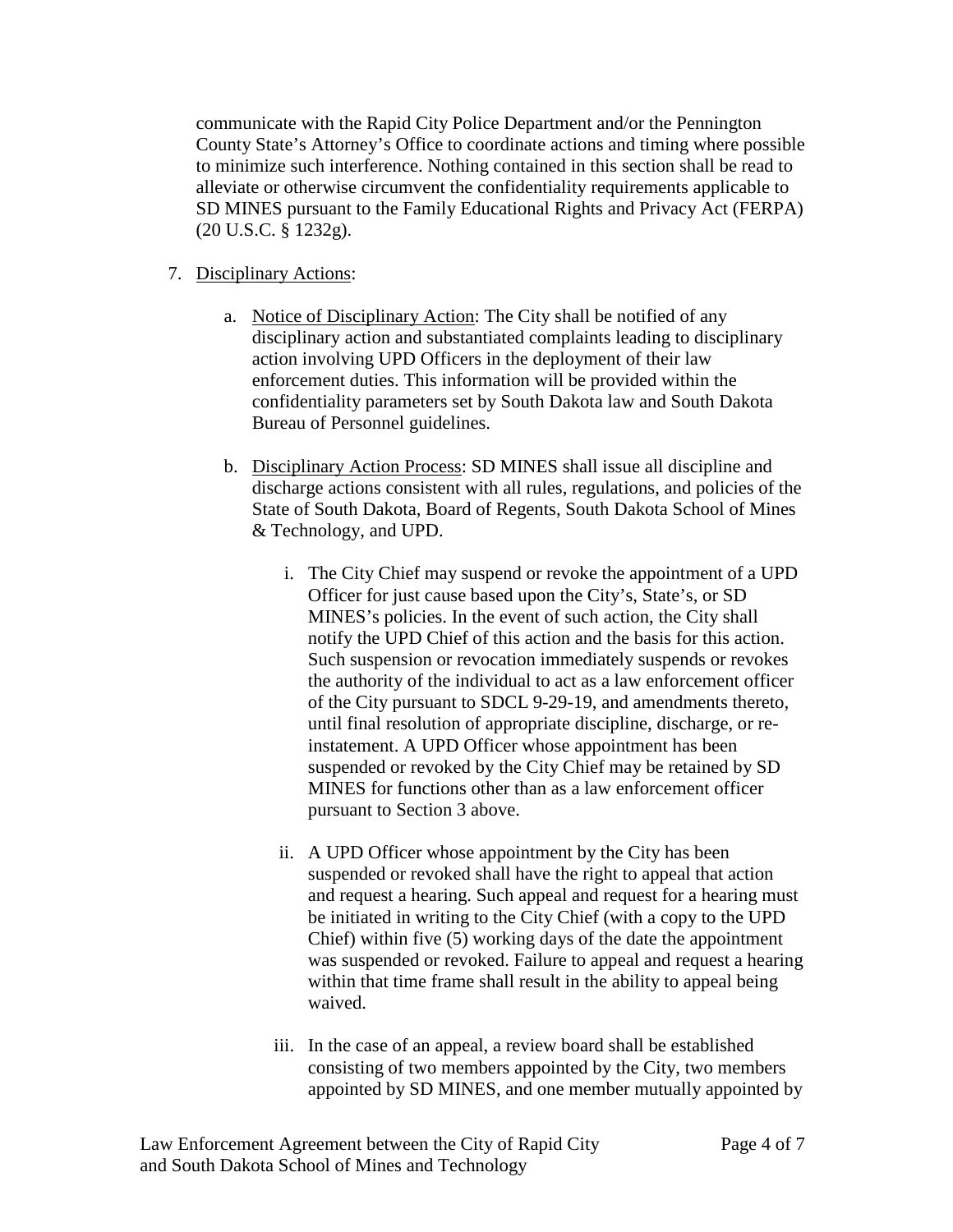the City and SD MINES. The review board shall conduct a hearing within thirty calendar days from the date the appeal is received. The review board will deliver a written recommendation to the SD MINES Director of Facilities & Risk Management, or his or her successor, and the City Chief for a final decision within ten (10) calendar days after the hearing. Should the SD MINES Director of Facilities & Risk Management and the City Chief agree that the appointment was unjustly revoked, the officer's appointment shall be fully restored by the City Chief. However, the City Chief retains final authority over UPD Officer appointment status pursuant to Sections 1, 2, and 3 of this Agreement.

- c. South Dakota Law Enforcement Officers Standards and Training Commission: The City, SD MINES, or the employee may pursue other procedures before the South Dakota Law Enforcement Officers Standards and Training Commission, which has the ultimate authority concerning a police officer's commission.
- 8. Employment-related Costs: SD MINES will be responsible for all costs incurred for wages, benefits, training, equipment, and uniforms for its employees. Costs associated with joint training shall be mutually agreed upon by the Parties to this Agreement prior to implementation of the training.
- 9. Notice of Employment Discontinuation: SD MINES agrees to notify the City when UPD Officers cease employment so the City can maintain accurate rosters of current personnel.
- 10. Indemnification: Nothing in this Agreement shall be construed as an indemnification by one Party of the other for liabilities of a Party or third persons for property loss or damage or death or personal injury arising out of the performance of this Agreement. Any liabilities or claims for property loss or death or personal injury by a Party to this Agreement or its agents, employees, contractors, or assigns or by third persons, arising out of and during this Agreement shall be determined according to applicable law.
- 11. Insurance: SD MINES and the City shall each maintain occurrence-based general liability insurance or equivalent form, with a limit of not less than \$1,000,000 per occurrence. If such insurance contains a general aggregate limit, it shall apply separately to this Agreement and shall be no less than two times the occurrence limit. The City of Rapid City understands and agrees that SD MINES is subject to the limitations of liability set forth in SDCL Chapters 3-21 and 3-22; that SD MINES participates in the Public Entity Pool for Liability Agreement; and the coverage provided thereunder constitutes SD MINES's sufficient coverage for this section.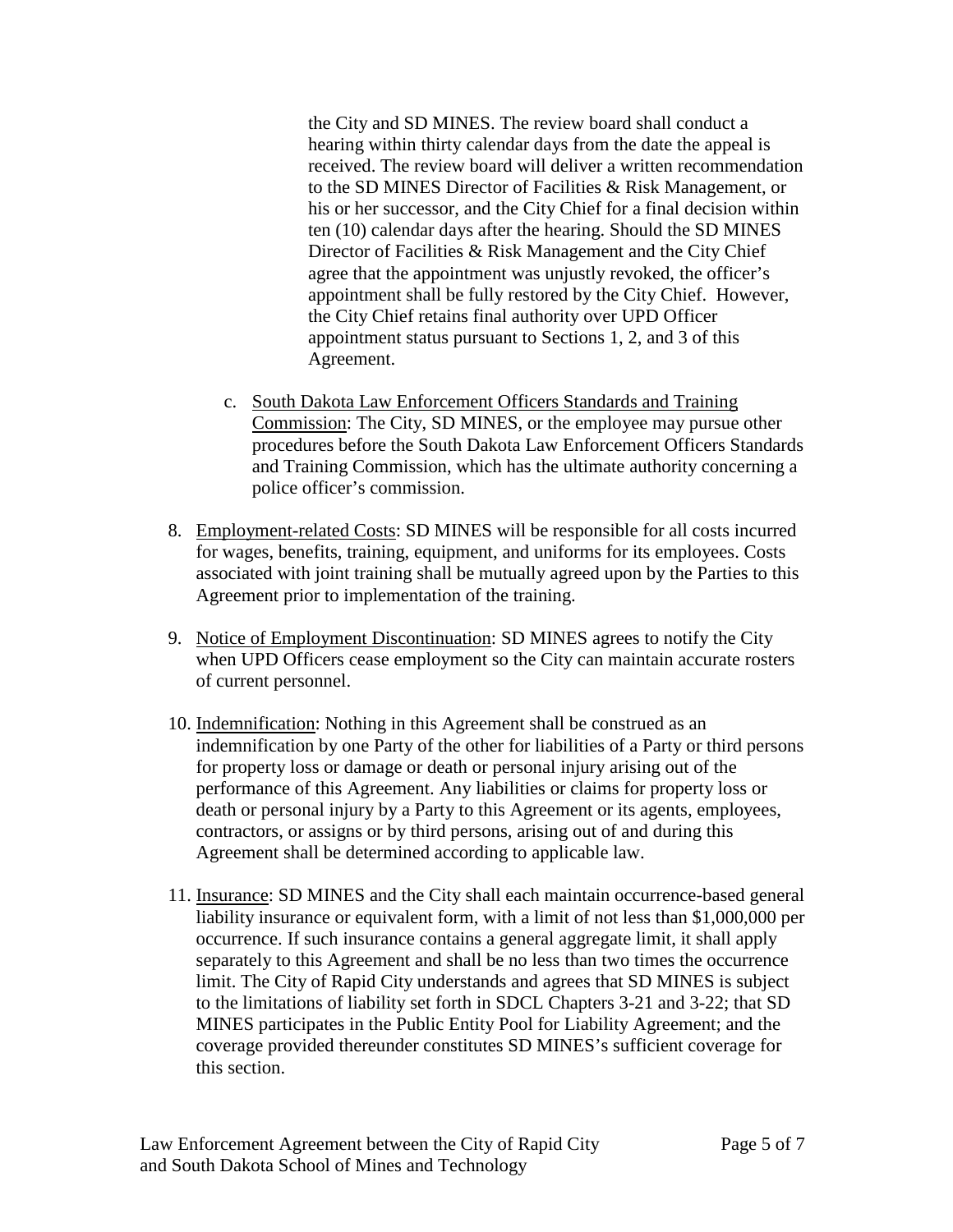- 12. Workers' Compensation: All officers in the course of their duties shall remain employees of their employing agency, the Parties are not joint employers, and, therefore, shall continue to be covered by their employing agency for the purpose of Workers' Compensation. The Parties to this Agreement shall comply with the Workers' Compensation requirements of South Dakota law.
- 13. Joint Powers: The appointments and authorizations contained herein do not constitute a joint exercise of powers pursuant to SDCL Chapter 1-24.
- 14. Mutual Communication: The Parties to this Agreement agree to have their representatives conduct joint meetings as often as deemed necessary, but no less than annually, and as requested by either Party during the term of this Agreement to discuss issues of mutual interest and concern in regard to the performance of this Agreement. It is anticipated that items brought forward during the meetings may result in amendments to this Agreement. All such amendments shall be in writing by the duly authorized representatives of the Parties to this Agreement.
- 15. Choice of Law: The Parties to this Agreement will comply with all laws applicable to this Agreement and the performance thereof. This Agreement is governed by and shall be construed in accordance with the laws of the State of South Dakota and any lawsuit pertaining or related thereto shall be venued in the courts of Pennington County, South Dakota.
- 16. Failure of Appropriation: This Agreement depends upon the continued availability of appropriate funds and expenditure authority from the Legislature for this purpose. If for any reason the Legislature fails to appropriate or grant expenditure authority or funds become unavailable by operation of law or federal funds reductions, this Agreement will be terminated by the State and SD MINES. Termination for any of these reasons is not default by the State and SD MINES, nor does it give rise to a claim against the State of South Dakota or SD MINES.
- 17. Agreement Term: The term of this Agreement shall be one (1) year from the date that this Agreement is signed by both Parties, unless extended by mutual written agreement. Either Party may, by giving sixty (60) days written notice to the other, revoke or rescind this Agreement for any reason.

Dated this \_\_\_\_\_ day of \_\_\_\_\_\_\_\_\_\_\_\_\_\_\_, 2020.

CITY OF RAPID CITY

 $By:$ 

Karl Jegeris, Chief of Police